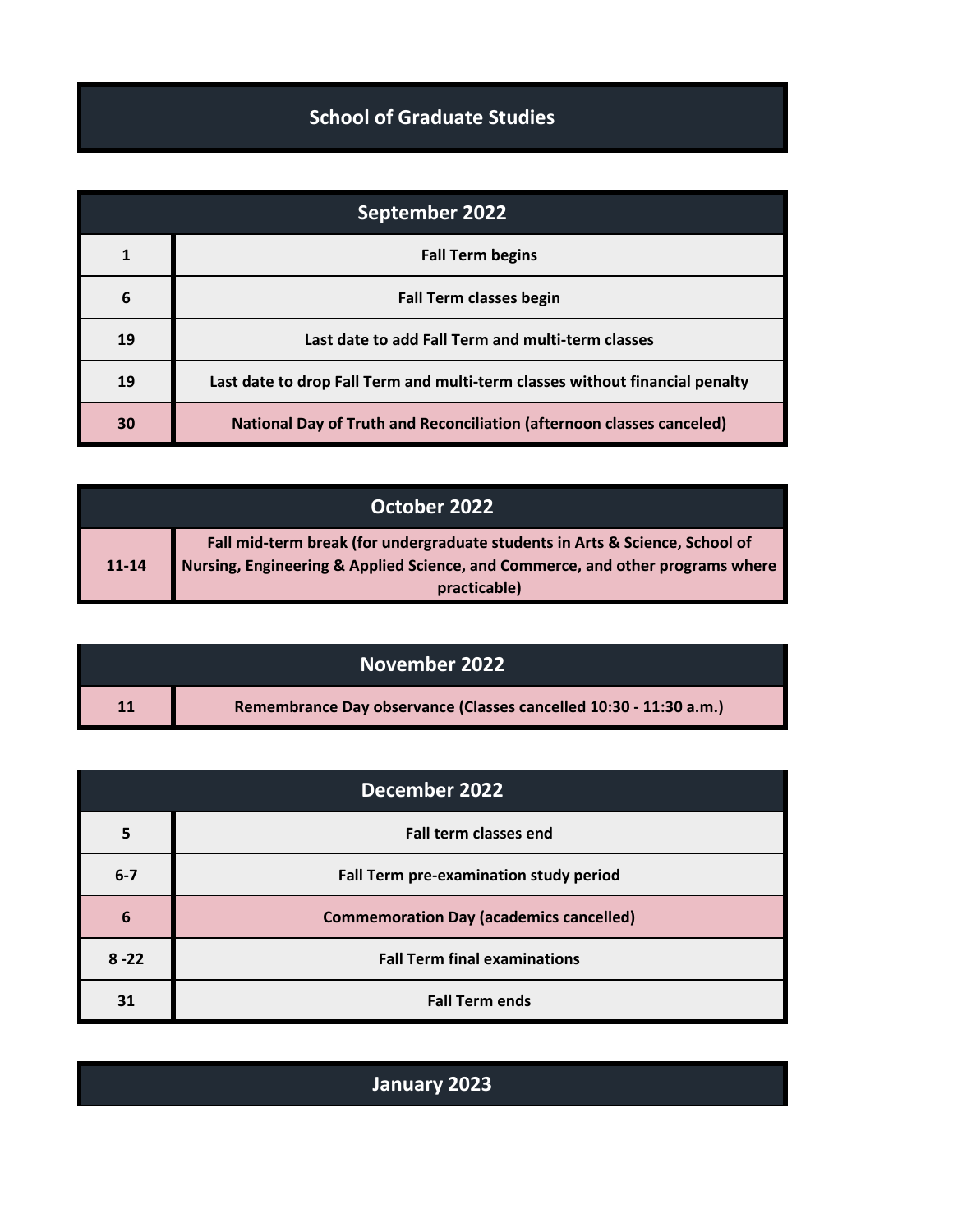|    | <b>Winter Term begins</b>                                       |
|----|-----------------------------------------------------------------|
|    | <b>Winter Term classes begin</b>                                |
| 20 | Last date to add Winter Term classes                            |
| 20 | Last date to drop Winter Term classes without financial penalty |

| <b>February 2023</b> |                                                                                                  |    |
|----------------------|--------------------------------------------------------------------------------------------------|----|
| 20                   | <b>Family Day (classes will not be held)</b>                                                     |    |
| $20 - 24$            | Mid-term Reading Week (all classes cancelled)<br>not applicable to M.Sc. OT or M.Sc. PT programs | 米斗 |

## **March 2023**

| <b>April 2023</b> |                                                          |
|-------------------|----------------------------------------------------------|
| 10                | <b>Winter Term classes end</b>                           |
| $11 - 13$         | Winter Term pre-examination study period                 |
| 14-28             | Final examinations in Winter Term and multi-term classes |
| 30                | <b>Winter Term ends</b>                                  |

| <b>May 2023</b> |                                                                                            |
|-----------------|--------------------------------------------------------------------------------------------|
|                 | <b>Summer Term begins</b>                                                                  |
|                 | <b>Summer Term classes begin</b>                                                           |
| 5               | Last date to add Summer Term classes (May-June/6W1 session)                                |
| 5               | Last date to drop Summer Term classes (May-June/6W1) without financial penalty             |
| 5               | Last date to add Summer Term classes (May-July 12W session)                                |
| 12              | Last date to drop Summer Term classes (May-July/12W sessions) without financial<br>penalty |